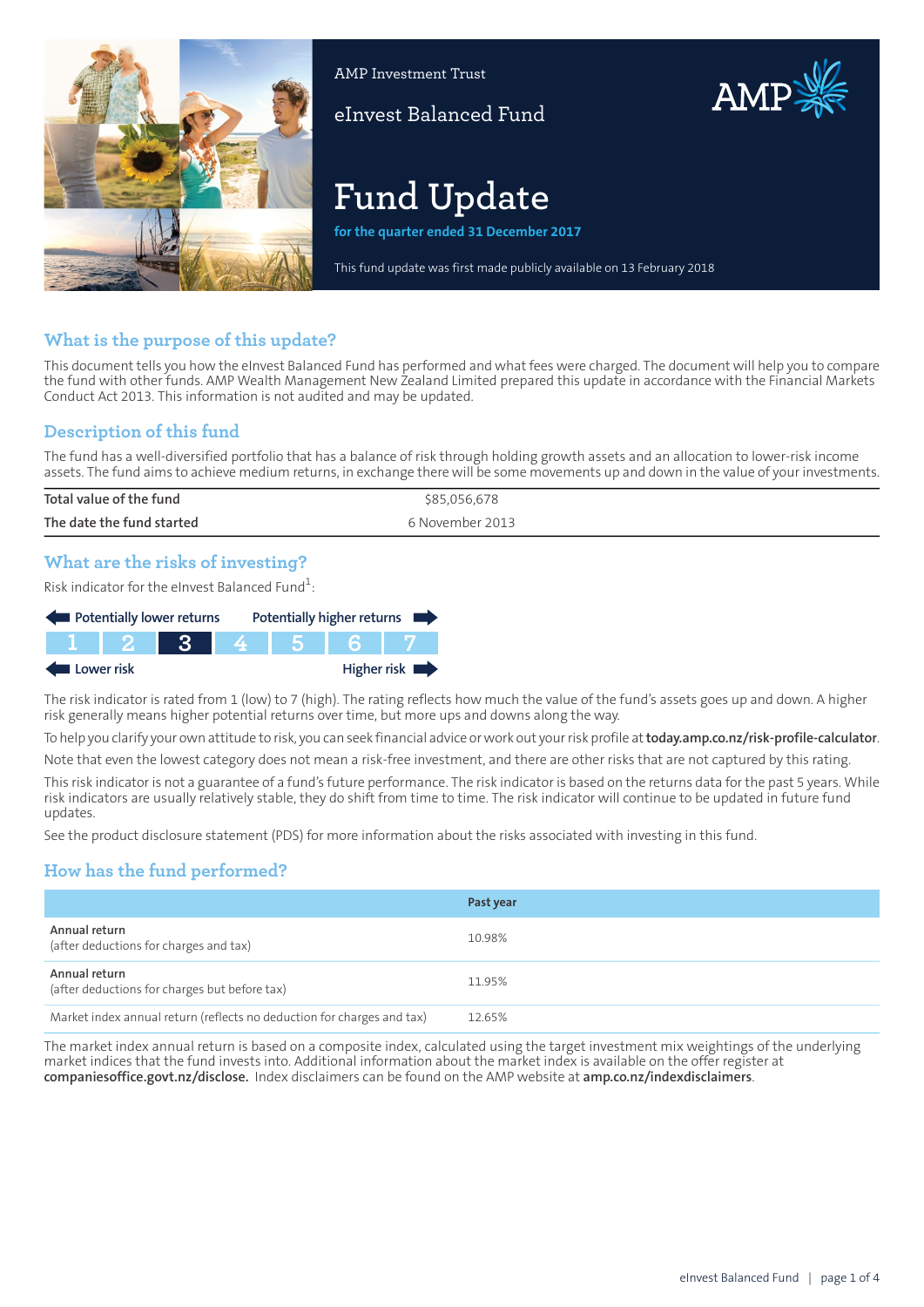#### **Annual return graph**



This shows the return afterfund charges and tax for each year ending 31 March since the fund started. The last bar shows the average annual return since the fund started, up to 31 December 2017.

**Important:** This does not tell you how the fund will perform in the future.

Returns in this update are after tax at the highest prescribed investor rate (PIR) of tax for an individual New Zealand resident. Your tax may be lower.

#### **What fees are investors charged?**

Investors in the eInvest Balanced Fund are charged fund charges. In the year to 31 March 2017 these were:

|                                             | % of net asset value                                                     |
|---------------------------------------------|--------------------------------------------------------------------------|
| Total fund charges                          | 1.40%                                                                    |
| Which are made up of -                      |                                                                          |
| Total management and administration charges | 1.40%                                                                    |
| Including -                                 |                                                                          |
| Manager's basic fee                         | 0.96%                                                                    |
| Other management and administration charges | 0.44%                                                                    |
| Total performance-based fees                | $0.00\%$                                                                 |
| <b>Other charges</b>                        | Dollar amount per investor or description<br>of how charge is calculated |
| NII                                         |                                                                          |

Investors may also be charged individual action fees for specific actions or decisions (for example, for withdrawing from or switching funds). See the 'fees and other charges' document on the entry relating to the offer of interests in the AMP Investment Trust maintained on the offer register (**[companiesoffice.govt.nz/disclose](http://companiesoffice.govt.nz/disclose)**) for more information about those fees.

Small differences in fees and charges can have a big impact on your investment over the long term.

## **Example of how this applies to an investor**

Craig had \$10,000 in the fund at the start of the year and did not make any further contributions. At the end of the year, Craig received a return after fund charges were deducted of \$1,098.00 (that is 10.98% of his initial \$10,000). Craig also paid \$0.00 in other charges. This gives Craig a total return after tax of \$1,098.00 for the year.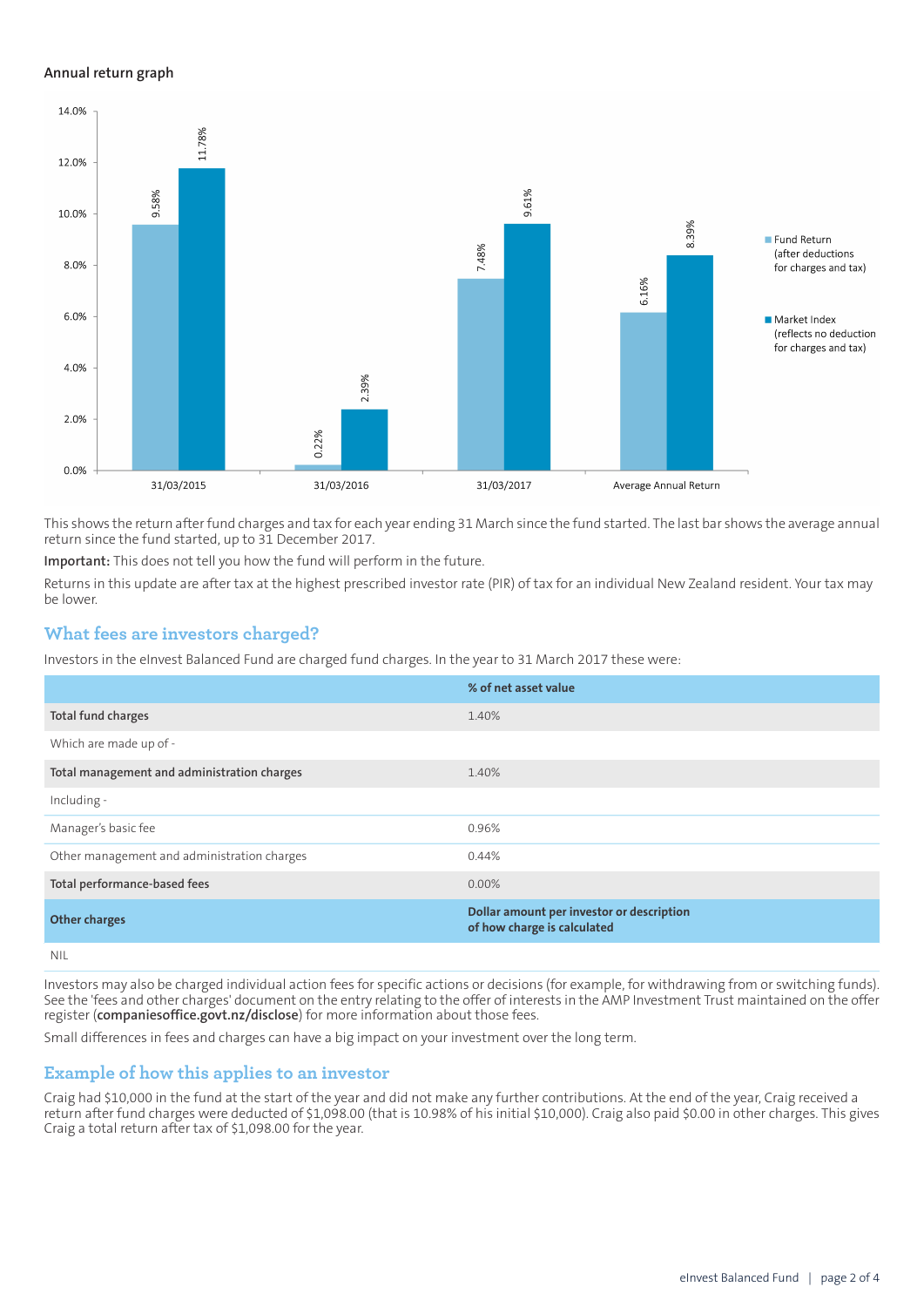# **What does the fund invest in?**

## **Actual investment mix<sup>2</sup> ' 3**

This shows the types of assets that the fund invests in.



#### **Target investment mix**

This shows the mix of assets that the fund generally intends to invest in.

| <b>Asset Type</b>            | <b>Allocation</b> |
|------------------------------|-------------------|
| Cash and cash equivalents    | 10.00%            |
| New Zealand fixed interest   | 15.00%            |
| International fixed interest | 18.00%            |
| Australasian equities        | 16.00%            |
| International equities       | 33.00%            |
| Listed property              | 4.00%             |
| Unlisted property            | 0.00%             |
| Commodities                  | 0.00%             |
| Other*                       | 4.00%             |
|                              |                   |

\*Other consists of alternative assets (4.00%)

## **Top 10 investments<sup>2</sup>**

|    | <b>Name</b>                                             | Percentage<br>of fund<br>net assets | <b>Asset Type</b>          | Country     | <b>Credit rating</b><br>(if applicable) |
|----|---------------------------------------------------------|-------------------------------------|----------------------------|-------------|-----------------------------------------|
|    | Call Account (Westpac Banking Corporation Advance Acct) | 4.84%                               | Cash and cash equivalents  | New Zealand | $A-1+$                                  |
| 2  | Orbis Global Equity LE Fund                             | 2.93%                               | International equities     | Australia   | N/A                                     |
| 3  | Call Account (ANZ 32 Day Constant Maturity Date)        | 2.31%                               | Cash and cash equivalents  | New Zealand | $A-1+$                                  |
| 4  | New Zealand Government bond maturing 15 Apr 27          | 1.35%                               | New Zealand fixed interest | New Zealand | $AA+$                                   |
| 5  | Call Account (Rabobank Advance Account NZD)             | 1.17%                               | Cash and cash equivalents  | New Zealand | $A-1$                                   |
| 6  | New Zealand Government bond maturing 14 Apr 33          | 1.04%                               | New Zealand fixed interest | New Zealand | $AA+$                                   |
| 7  | New Zealand Government bond maturing 15 Apr 23          | 0.94%                               | New Zealand fixed interest | New Zealand | $AA+$                                   |
| 8  | Fisher & Paykel Healthcare Corp                         | 0.88%                               | Australasian equities      | New Zealand | N/A                                     |
| 9  | New Zealand Government bond maturing 15 May 21          | 0.83%                               | New Zealand fixed interest | New Zealand | $AA+$                                   |
| 10 | ASB Bank Ltd note maturing 20 Mar 18                    | 0.73%                               | New Zealand fixed interest | New Zealand | $AA-$                                   |
|    |                                                         |                                     |                            |             |                                         |

The top 10 investments make up 17.02% of the fund.